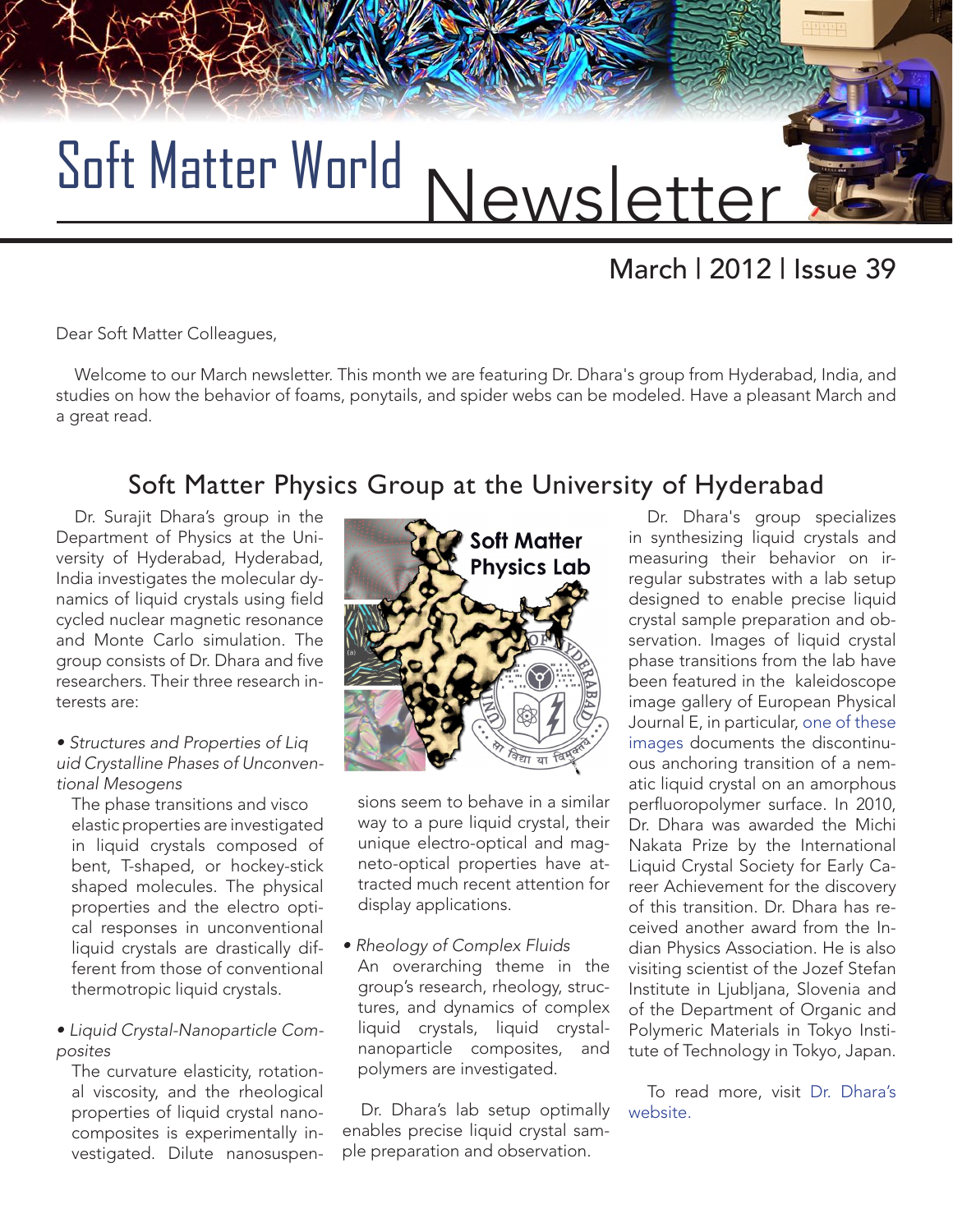

#### Shape of a Ponytail and the Statistical Physics of Hair Fiber Bundles

*Raymond E. Goldstein, Patrick B. Warren, and Robin C . Ball. Physical Review Letters, 2012, Vol.108, Issue 7, DOI: 10.1103/PhysRevLett.108.078101*

In his notebooks, Leonardo da Vinci remarked that human hair resembles fluid streamlines. British researchers have reduced the many-body problem of a ponytail envelope into a one- body problem of swelling pressure, characterized by an "equation of state" (EOS).

The EOS modifies the envelope shape from that of a single hair bent by gravity. It describes a force



**A** Superimposed rotationally averaged outlines hair switches. The EOS equation predicts shape through calculating envelope pressure from unit fiber density

balance on a length element of the notionally equivalent single fiber as the sum of four dimensionless terms which are, respectively, an elastic restoring force, a "string tension" contribution, a weight term, and a radial swelling force corresponding to a pressure gradient per unit fiber density.

[Read more in Physical Review](http://prl.aps.org/abstract/PRL/v108/i7/e078101) [Letters.](http://prl.aps.org/abstract/PRL/v108/i7/e078101) 

# Simulations of two-dimensional foam rheology: Localization in Linear Couette Flow and the Interaction of Settling Discs

*A. Wyn, I.T. Davies, and S.J. Cox. European Physics Journal E, 2008, Vol.26, Number 1-2, DOI: 10.1140/epje/i2007-10286-0*

Changes in bubble topology that occur during plastic flow and the sedimentation of two circular discs under gravity are investigated through Surface Evolver simulations in an ideal two dimensional foam. Researchers from Aberystwyth University in Wales and Laboratoire Spectrometrie Physique in France investigate the challenge of determining localization from the initial structure of a foam through five parameters- the average of bubble coordinates, bubble area average, average foam disorder around bubbles, texture tensor, and the average of a line that spans a bubble. Results indicate localization in the linear Couette shear of a 2D foam is highly dependent on the polydispersity in bubble areas. When two discs, slightly larger than the bubbles, are placed close to or above one another, small discs move faster in the wake of the other. For sufficiently close pairs of discs, one is attracted into the wake of the other.

[Read more in the European Phys](http://epje.edpsciences.org/index.php?option=com_article&access=standard&Itemid=129&url=/articles/epje/abs/2008/05/10189_2008_Article_7209/10189_2008_Article_7209.html)[ical Journal E.](http://epje.edpsciences.org/index.php?option=com_article&access=standard&Itemid=129&url=/articles/epje/abs/2008/05/10189_2008_Article_7209/10189_2008_Article_7209.html)

## Nonlinear Material Behaviour Of Spider Silk Yields Robust Webs

*Steven W. Crandford, Anna Tarakanova, Nicola M. Pugno, and Markus J.Buehler. Nature, Vol. 482, DOI: 10.1038/nature10739*



 (from left to right) A comparison of linear elastic, elastic–perfectly plastic behaviours, and derived dragline silk. Web behaviour under distributed (global) wind loading.

The properties of spider silk have been thoroughly investigated down to the primary amino acid sequence. However, the many elastic properties of a spider web are due to geometry as well as the silk itself. Researchers from MIT and Cornell have investigated how a spider web responds to stress in light of its geometry and materials composition through computer modeling and experiment. Results indicate spider silk softens and stiffens in a nonlinear manner with entropic unfolding, stiffening, and stick slip regimes progressing with increasing stress after an initial yield point. A spider web distributes stress by sacrificing threads, allowing the spider to repair rather than rebuild if failure occurs. This use of sacrificial elements may see application in engineering.

[Read more in Nature.](http://www.nature.com/nature/journal/v482/n7383/full/nature10739.html)